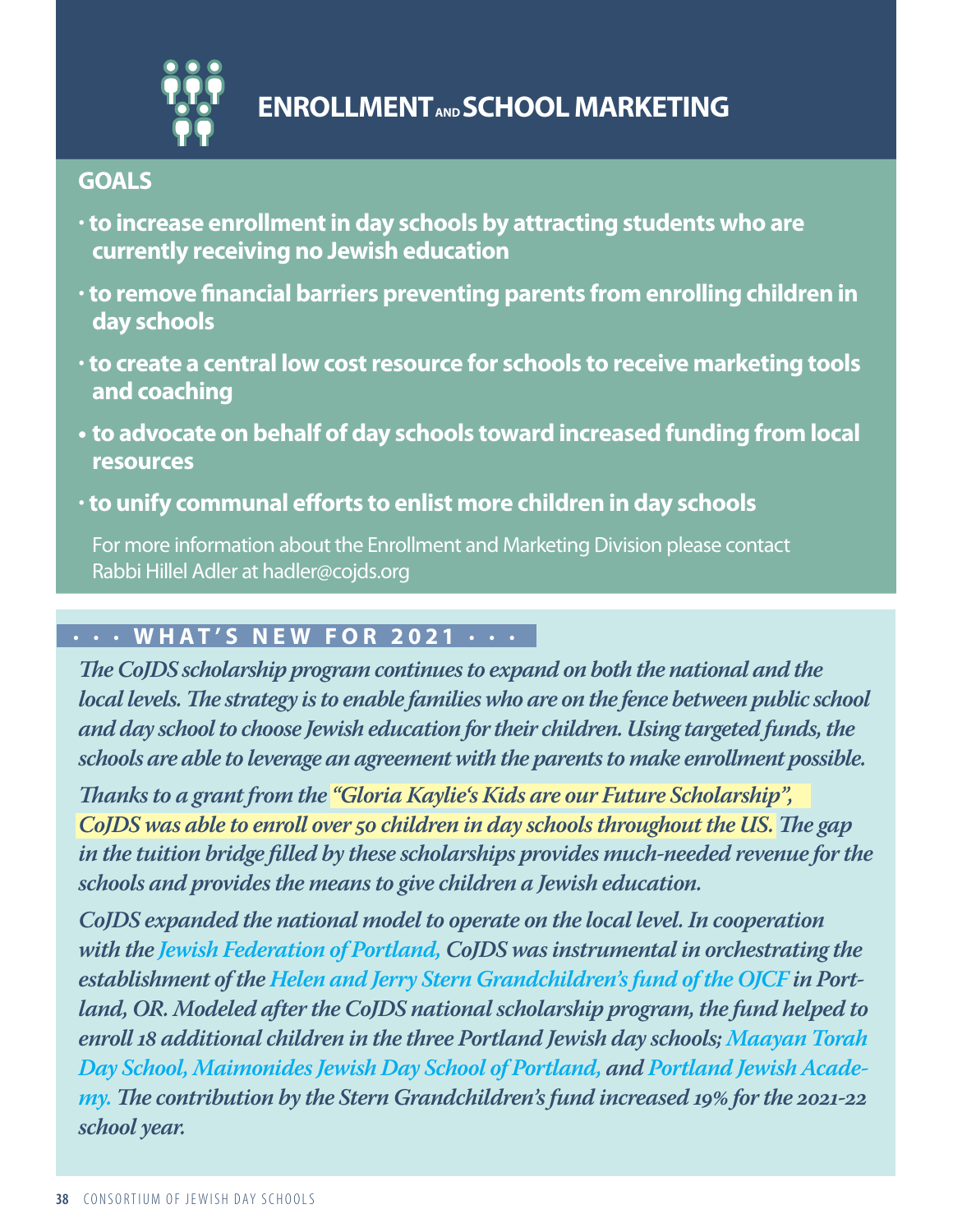# SCHOOLS THAT HAVE RECEIVED BRIDGE SCHOLARSHIPS **TARGETED SCHOLARSHIPS ARE GIVEN TO HELP FAMILIES AT RISK OF CHOOSING PUBLIC SCHOOL OVER JEWISH DAY SCHOOLS**

**Hasten Hebrew Academy of Indianapolis,**  *Indianapolis, IN*  **Halpern Akiva Academy,** *Calgary, AB* **Jewish Day School of the Lehigh Valley,**  *Allentown, NJ* **Lubavitcher Yeshiva Academy,**  *Longmeadow, MA* **Slater Torah Academy,** *New Orleans, LA* **B'nai Shalom Day School,** *Greensboro, NC* **Robert M. Beren Academy,** *Houston, TX* **Maayan Torah Day School,** *Portland, OR* **Maimonides Jewish Day School,** *Portland, OR* **Portland Jewish Academy,** *Portland, OR* **Addlestone Hebrew Academy,** *Charleston, SC* **Torah Academy of Jacksonville,** *Jacksonville, FL*

**Desert Torah Academy,** *Las Vegas, NV* **Yeshiva Day School of Las Vegas,** *Henderson, NV* **Hillel Community Day School,** *Rochester, NY* **The Silver Academy,** *Harrisburg, PA* **Charlotte Jewish Day School,** *Charlotte, NC*  **Farber Hebrew Day School,** *Southfield, MI* **Columbus Torah Day School,** *Columbus, OH* **Hebrew Academy of Orange County,**  *Huntington Beach, CA* **Hebrew Academy Community School,**  *Margate, FL* **Striar Hebrew Academy,** *Sharon, MA* **The Bess and Paul Sigel Hebrew Academy** 

**(New England Jewish Academy),** *Bloomfield, CT* **Hebrew Preparatory School,** *Austin TX*

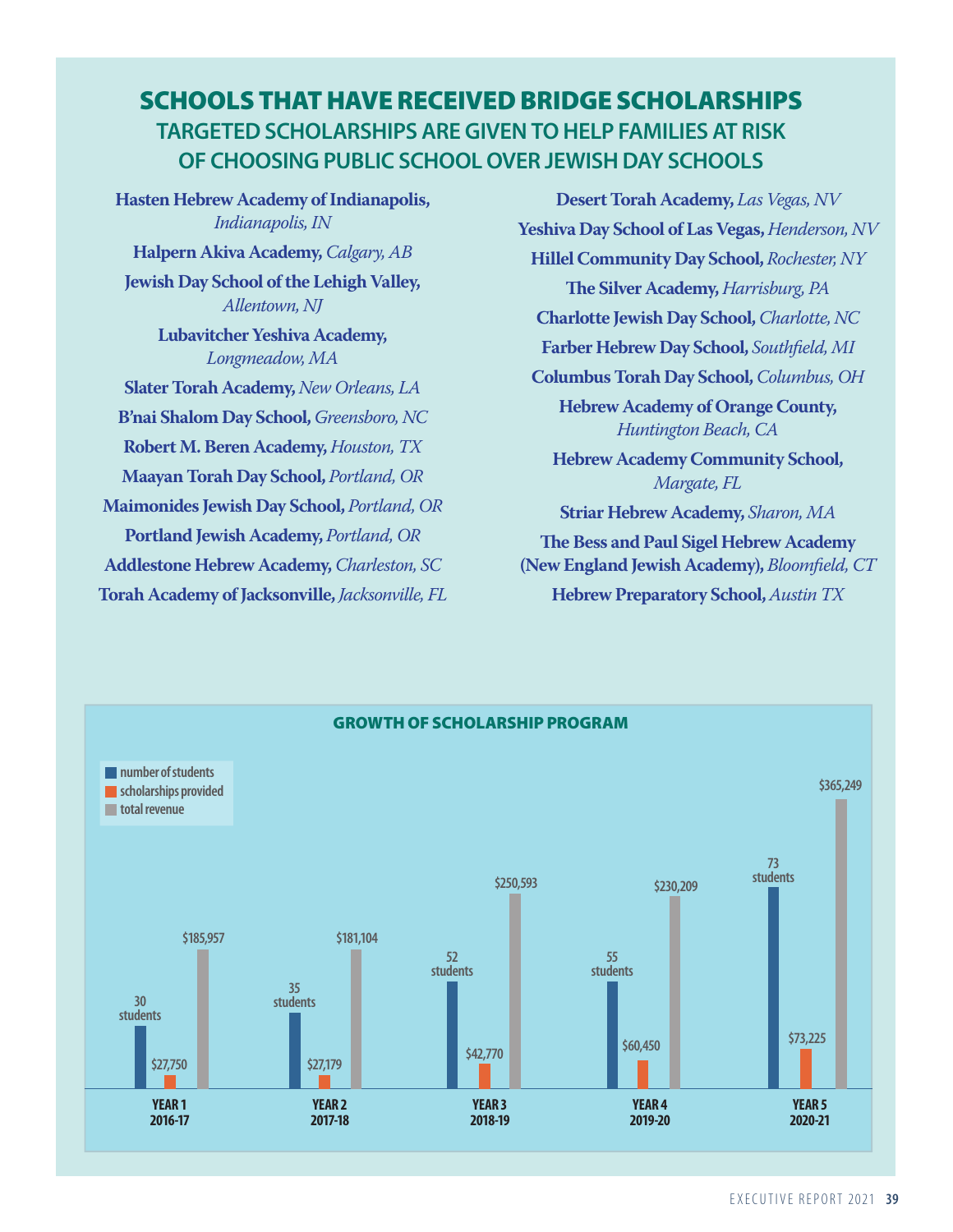*All data has proven that Jewish day school education is* **the** *most effective form of Jewish engagement. Day school graduates are more committed to Jewish life in their communities than participants of any other form of Jewish engagement (summer camp, Israel travel, Hebrew school, etc.). CoJDS is actively engaged in providing this option to as many children as possible.*

# WE USE A MULTI-LEVEL APPROACH TO MAXIMIZE IMPACT.

TUITION BRIDGE SCHOLARSHIPS: Utilizing a unique targeted system, we provide schools leverage in completing registration for families at risk of withdrawing registration due to concerns about their tuition agreement. Through providing scholarships in these select cases we are also increasing the revenue of the school in what would otherwise be an empty seat in the class. During the 2020-21 school year, our investment has yielded a return of investment of \$365,249 in tuition revenue for schools. CoJDS follows the progress of each individual student to ensure the requisite care is given to incorporate the beneficiary families within both the school and broader community. A CoJDS representative negotiates each case with the school in order to maximize buy-in from both the school's scholarship committee and to increase investment from parents.

MARKETING CONSULTATION: We provide schools with targeted marketing tools designed for maximum impact on millennial parents. Services include custom-made brochures, parent ambassador groups, staff training, and social media marketing plans.

CoJDS takes into account a school's limited budget providing services at little or no cost. Materials are shared from non-competing schools as a national collaborative effort amongst various day schools.

## GRANT CONSULTATION:

CoJDS assists schools in conducting feasibility studies to determine the projected effect of various tuition assistance programs to increase enrollment. The results of these studies are used to develop proposals to local and national foundations and federations interested in promoting Jewish continuity through Jewish education.

*Rabbi Hillel Adler meets with Tirtza Kohan, Judaic Studies Coordinator, Akiva Academy, Youngstown, OH January, 7, 2021*

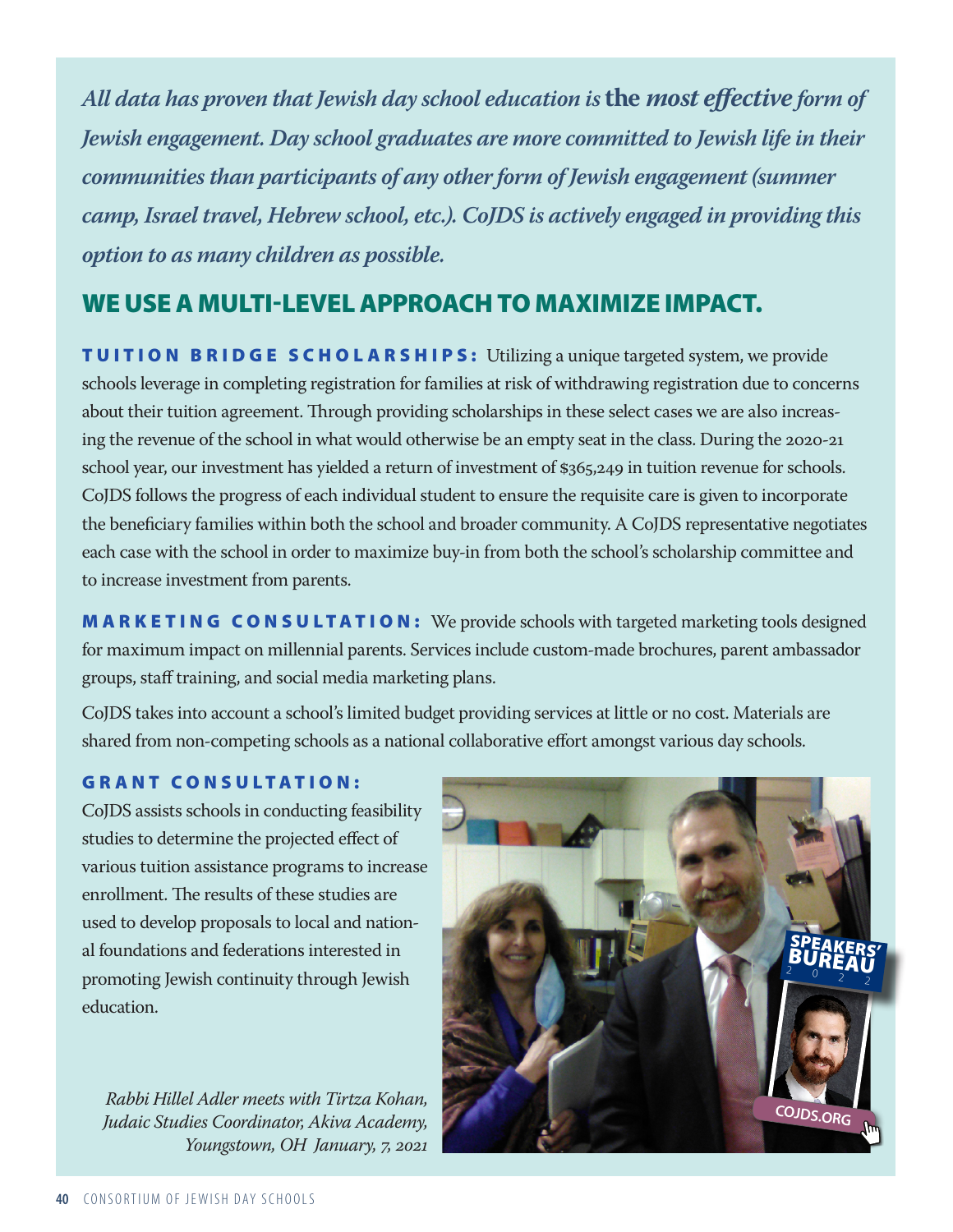#### *Dear Rabbi Adler,*

*This has been a most unusual year and Baruch Hashem, we have been live, in-school for most of the school year. Our staff members are working diligently and we have put numerous safety protocols in place to ensure the maximum safety for all. We are looking forward to restrictions easing for the remainder of the school year as directed by the CDC. We are grateful that CoJDS provides financial assistance for families that may not otherwise be able to choose a day school education at LYA. I am including some remarks from the teachers regarding these families... The support from the Consortium of Jewish Day Schools is vital to the success we have witnessed and to the future success of our students. As you see from the quotes from our teachers, the students are continuing to thrive at LYA.* 

*Rabbi Noach Kosofsky, Director, Lubavitch Yeshiva Academy, Longmeadow, MA*

#### *Rabbi Adler:*

*The families that the Consortium sponsored this year continue to be very appreciative of the tuition assistance from your organization. This has been a time of great financial hardship for our families; without your continued support, they would not be able to remain at the JDS.*

*During this difficult year, we proved our strength as a Jewish day school--academically and communally as we highlighted the power of an education-driven by Jewish values, with its focus on social and emotional growth. We were able to continuously provide the gift of Jewish education in-school, at home, and in a hybrid setting during this challenging year. We are most grateful for the support you have shown our school so we were able to ensure the safest and best possible experience for our students.*

*Sara Schonbach, Director of Admissions, Jewish Day School of the Lehigh Valley, Allentown, PA*

*\_\_\_\_\_had been a part of the Gan for three years, but we decided to put him in Portland Public Schools. ..After the*  rocky start he had at public school, he is thriving at Maimonides. The small school atmosphere and personal attention is really beneficial to him. There is no pressure to conform, religiously. We are Conservative Jews that enjoy traditional *Judaism, to an extent. We never realized how much we would like our children having a traditional Jewish education. We were fine with our kids going to Neveh Shalom for religious school, like we did growing up….*

*Since we are not able to afford the full cost of tuition on our own, MJDS was gracious enough to help us with the cost. For this, we are so incredibly grateful. As parents who wanted to send our kids to public school, we feel blessed Hashem sent us down this path and we are thankful to have our son here, and eventually our daughter.* 

*A beneficiary parent of the Portland Stern family fund*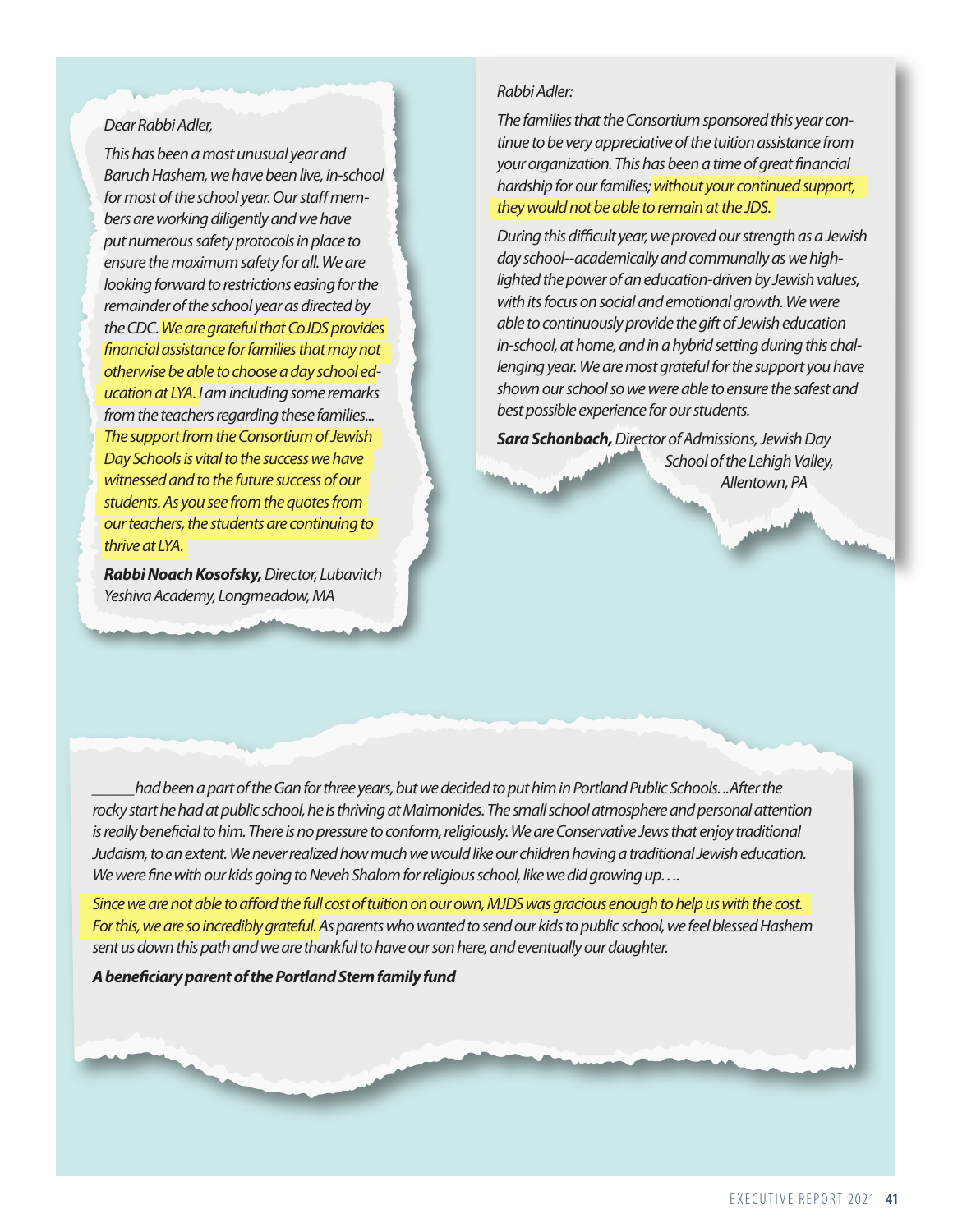*I am happy to report that all of the 10 children who your scholarship helped send to our school will be returning next year. All of the students excelled both academically and socially, receiving individualized attention, and enjoying the benefits of the warmth and caring environment in our school. All of these students felt very welcome and comfortable in our school and made many friends. Your scholarship program enabled children in difficult family situations to attend our school. Seven of the students come from broken homes and are being raised by single parents. For*  some, there is a second parent in the picture and for some, there is not. For some, there is even a parent who does not *care at all if their child gets a Jewish education and would not consider contributing financially for tuition. One child's*  father had just recently passed away. There is no way that any of these families would have been able to attend our *school without your help. We really appreciate all of the help that your programs give us.*

*Rabbi Moshe Rodman, Principal, Desert Torah Academy, Las Vegas, NV*

## *over*

# **\$1,500,000** *in tuition revenue generated for 24 schools 2016-2022*

#### *Hi Rabbi Adler,*

*Thank you again for helping us in saving another Jewish soul...*

*Rochel Levertov, Director, Hebrew Preparatory School of Austin, TX*

*The \_\_\_\_ parents are divorced. The dad has taken an exceptional interest in* yiddishkeit *because of his kids' relationship to Torah Academy. \_\_\_\_ comes to school every Friday in Shabbos suit because he loves Shabbos! He is a star student and a role model for the school. ….They all plan on returning next year IYH and thanks to the incredible help from CoJDS this will be able to happen!*

*Rabbi Shalom Horowitz, Head of School, Torah Academy of Jacksonville, FL*

#### *Dear Rabbi Adler,*

*We cannot adequately describe the appreciation that we have for your partnering with us.*

*Thank you for all that you and the rest of the staff at CoJDS do. Especially in these tumultuous and uncertain times, the resources you provide are invaluable. You and your partners enable us to provide the best Jewish education possible. In turn, this has a tremendous impact on the development of the precious children in our care. Knowing that there are generous individuals who care about furthering Jewish education as much as we do is a tremendous boost, which helps us accomplish the mission of passing on Jewish values and traditions to the next generations.*

*Rabbi Yossi Chesney, Slater Torah Academy, New Orleans, LA*